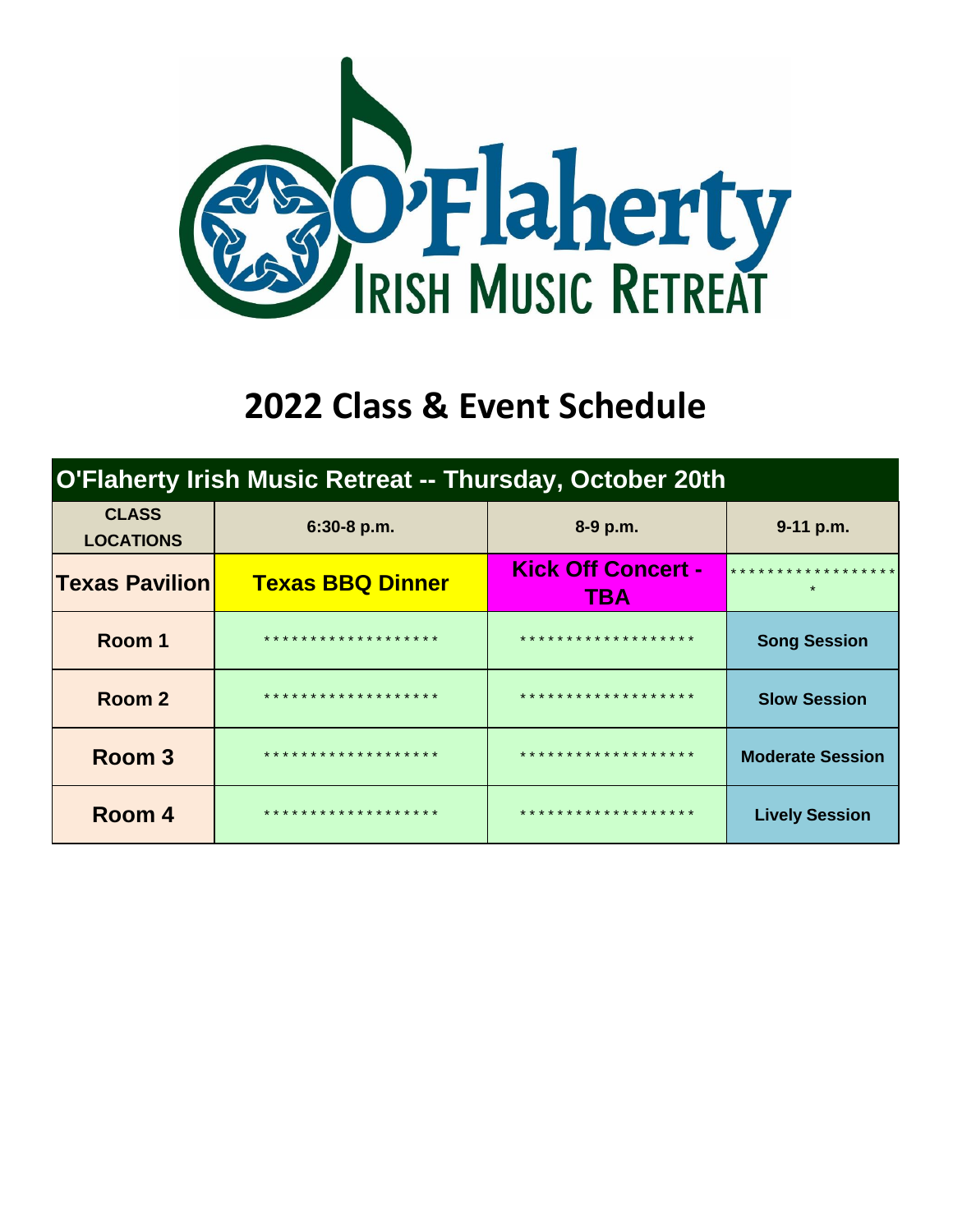|                                  |                                                         |              | O'Flaherty Irish Music Retreat -- Friday, October 21st -- First Half                     |               |                                                        |                       |                                                     |              |                                                           |              |
|----------------------------------|---------------------------------------------------------|--------------|------------------------------------------------------------------------------------------|---------------|--------------------------------------------------------|-----------------------|-----------------------------------------------------|--------------|-----------------------------------------------------------|--------------|
| <b>CLASS</b><br><b>LOCATIONS</b> | 7:30-8:30 a.m.                                          | 8:30-9 a.m.  | 9-10 a.m.                                                                                | 10-10:30 a.m. | 10:30 a.m.-11:30<br>a.m.                               | 11:30 a.m.-12<br>p.m. | 12-1 p.m.                                           | 1-1:30 p.m.  | 1:30-2:30 p.m.                                            | 2:30-3 p.m.  |
| <b>Dining Hall</b>               | <b>Breakfast &amp; Guest</b><br><b>Concert with TBA</b> | <b>Break</b> | .                                                                                        | <b>Break</b>  | ************                                           | <b>Break</b>          | <b>Lunch &amp; Guest</b><br><b>Concert with TBA</b> | <b>Break</b> | ************                                              | <b>Break</b> |
| Room 1                           | .                                                       |              | So You Want to Play<br>Celtic Fiddle? with<br>Janice Frillmann                           |               | Bodhrán<br>Fundamentals #1<br>with Rick Holt           |                       | .                                                   |              | <b>Bodhrán Fundamentals</b><br>#2<br>with Rick Holt       |              |
| Room <sub>2</sub>                | .                                                       |              | How to Find & Attend<br><b>Sessions When Travelling</b><br>with Tom Purvis               |               | Bodhrán #1<br>with Amy Richter                         |                       | .                                                   |              | Bodhrán #2<br>with Amy Richter                            |              |
| Room 3                           | .                                                       |              | Pub Songs Sing-<br>Along with Joseph<br><b>Beckey</b>                                    |               | Bouzouki #1<br>with Brian Miller                       |                       | .                                                   |              | Bouzouki #2<br>with Brian Miller                          |              |
| Room 4                           | .                                                       |              | <b>Musical Collaborations</b><br>Using Acapella on<br>iPads/iPhones with Kenny<br>Tweedy |               | <b>Button Accordion #1</b><br>with Dermot Byrne        |                       |                                                     |              | <b>Button Accordion #2</b><br>with Dermot Byrne           |              |
| Room 5                           | .                                                       |              | It's Not All the Same<br>Tune  Or Is It? with<br>lan Varley                              |               | Concertina<br>Fundamentals #1<br>with Lexie Boatright  |                       | .                                                   |              | Concertina<br>Fundamentals #2<br>with Lexie Boatright     |              |
| Room 6                           | . <b>.</b> .                                            |              | <b>Playing for Dancers</b><br>with Angelika Eleni                                        |               | Concertina #1<br>with Niamh Ní Charra                  |                       | .                                                   |              | Concertina #2<br>with Niamh Ní Charra                     |              |
| Room 7                           | * * * * * * * * * * * *                                 |              | .                                                                                        |               | <b>Fiddle Fundamentals</b><br>#1 with Katie Geringer   |                       | .                                                   |              | <b>Fiddle Fundamentals</b><br>#2 with Katie Geringer      |              |
| Room <sub>8</sub>                | .                                                       |              | .                                                                                        |               | Fiddle (Int.) #1<br>with Yvonne Casey                  |                       | .                                                   |              | Fiddle (Int.) #2<br>with Yvonne Casey                     |              |
| Room 9                           | * * * * * * * * * * * *                                 |              | .                                                                                        |               | Fiddle (Int.) #1<br>with Haley Richardson              |                       | .                                                   |              | Fiddle (Int.) #2<br>with Haley Richardson                 |              |
| Room 10                          | * * * * * * * * * * * *                                 |              | .                                                                                        |               | Fiddle (Adv.) #1<br>with Brian Conway                  |                       | .                                                   |              | Fiddle (Adv.) #2<br>with Brian Conway                     |              |
| Room 11                          | .                                                       |              | ************                                                                             |               | Flute/Whistle #1<br>with Norah Rendell                 |                       | . <b>.</b> .                                        |              | Flute/Whistle #2<br>with Norah Rendell                    |              |
| Room 12                          | .                                                       |              | ***********                                                                              |               | Flute #1<br>with Nuala Kennedy<br>Guitar #1            |                       | .                                                   |              | Flute #2<br>with Nuala Kennedy                            |              |
| Room 13                          | .                                                       |              | .                                                                                        |               | with John Doyle &<br>melodies by Tess                  |                       | .                                                   |              | Guitar #2<br>with John Doyle &<br>melodies by Tess Hartis |              |
| Room 14                          | * * * * * * * * * * * *                                 |              | .                                                                                        |               | Harp #1<br>with Gráinne Hambly                         |                       |                                                     |              | Harp #2<br>with Gráinne Hambly                            |              |
| Room 15                          | .                                                       |              | . <b>.</b> .                                                                             |               | Mandolin/Banjo<br>Fundamentals #1<br>with Jim DeWan    |                       | .                                                   |              | Mandolin/Banjo<br>Fundamentals #2<br>with Jim DeWan       |              |
| Room 16                          | .                                                       |              | .                                                                                        |               | Mandolin #1<br>with Baron Collins-Hill                 |                       | .                                                   |              | Mandolin #2<br>with Baron Collins-Hill                    |              |
| Room 17                          | * * * * * * * * * * * *                                 |              | . <i>.</i>                                                                               |               | Sean-Nós Dancing #1<br>with Maldon Meehan              |                       | .                                                   |              | Sean-Nós Dancing #2<br>with Maldon Meehan                 |              |
| Room 18                          | .                                                       |              | ***********                                                                              |               | Singing #1<br>with Shay Black                          |                       | ************                                        |              | Singing #2<br>with Shay Black                             |              |
| Room 19                          | .                                                       |              | .                                                                                        |               | Tenor Banjo #1<br>with Eamon Coyne                     |                       | .                                                   |              | Tenor Banjo #2<br>with Eamon Coyne                        |              |
| Room 20                          | * * * * * * * * * * * *                                 |              | .                                                                                        |               | <b>Uilleann Pipes #1</b><br>with Patrick<br>Hutchinson |                       | .                                                   |              | <b>Uilleann Pipes #2</b><br>with Patrick Hutchinson       |              |
| Room 21                          | ************                                            |              | ************                                                                             |               | Whistle #1<br>with Brian Hughes                        |                       |                                                     |              | Whistle #2<br>with Brian Hughes                           |              |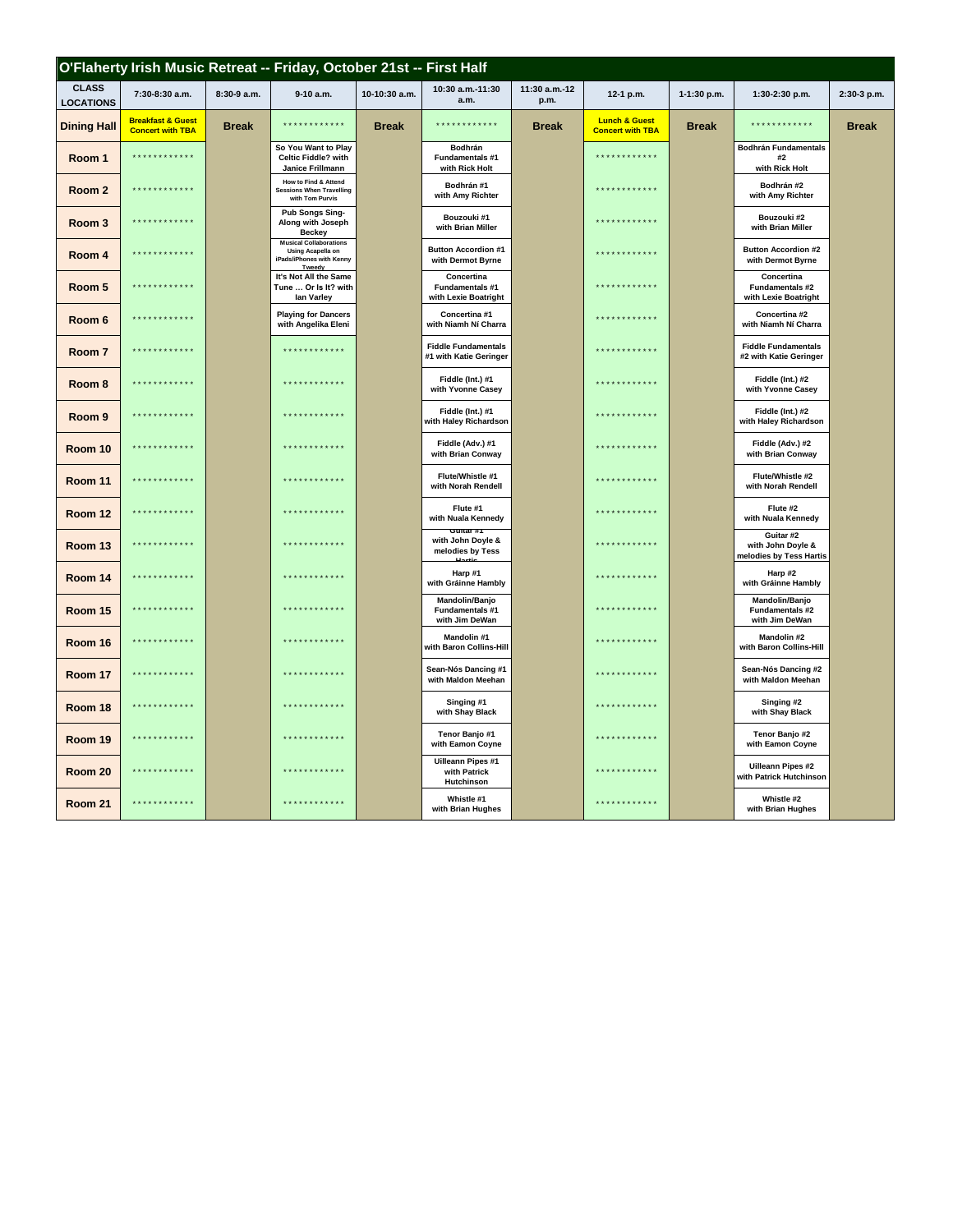|                                  | O'Flaherty Irish Music Retreat -- Friday, October 21st -- Second Half |              |                                                                                |              |                                                      |              |                                                              |                                     |
|----------------------------------|-----------------------------------------------------------------------|--------------|--------------------------------------------------------------------------------|--------------|------------------------------------------------------|--------------|--------------------------------------------------------------|-------------------------------------|
| <b>CLASS</b><br><b>LOCATIONS</b> | 2:30-3:30 p.m.                                                        | 3:30-4 p.m.  | 4-5 p.m.                                                                       | 5-5:30 p.m.  | 5:30-6:30 p.m.                                       | 6:30-7 p.m.  | 7-9 p.m.                                                     | 9 p.m. - ???                        |
| <b>Dining Hall</b>               | * * * * * * * * * * * *                                               | <b>Break</b> | * * * * * * * * * * * *                                                        | <b>Break</b> | <b>Dinner &amp; Guest</b><br><b>Concert with TBA</b> | <b>Break</b> | <b>Instructor</b><br><b>Concerts in the</b><br><b>Chapel</b> |                                     |
| Room 1                           | <b>Bodhrán</b><br><b>Fundamentals #3</b><br>with Rick Holt            |              | <b>Irish Influenced</b><br>Songs of the Sea with<br><b>Shay Black</b>          |              | * * * * * * * * * * *                                |              | Group 1 - Norah<br><b>Rendell, Brian</b>                     | <b>Slow Session</b><br>with TBA     |
| Room 2                           | Bodhrán #3<br>with Amy Richter                                        |              | What's in a Name?<br>with Niamh Ní Charra                                      |              | * * * * * * * * * * *                                |              | <b>Miller, Katie</b><br>Geringer<br>Group 2 - Gráinne        | <b>Slow Session</b><br>with TBA     |
| Room 3                           | Bouzouki #3<br>with Brian Miller                                      |              | <b>Playing Tunes with</b><br><b>Yvonne Casey and</b><br><b>Dermot Byrne</b>    |              | .                                                    |              | <b>Hambly, Haley</b><br><b>Richardson</b><br>Group 3 - Nuala | <b>Moderate Session</b><br>with TBA |
| Room 4                           | <b>Button Accordion #3</b><br>with Dermot Byrne                       |              | <b>New York's Legendary</b><br>Irish Fiddlers with Brian<br>Conway             |              | * * * * * * * * * * * *                              |              | Kennedy, John<br><b>Doyle</b>                                | <b>Moderate Session</b><br>with TBA |
| Room 5                           | Concertina<br><b>Fundamentals #3</b><br>with Lexie Boatright          |              | Informance with<br><b>Brian Hughes</b>                                         |              | * * * * * * * * * * *                                |              |                                                              | <b>Lively Session</b><br>with TBA   |
| Room 6                           | Concertina #3<br>with Niamh Ní Charra                                 |              | <b>Getting Your Rhythmic</b><br>House in Order with Amy<br>Richter & Jim DeWan |              | * * * * * * * * * * *                                |              | ************                                                 | <b>Lively Session</b><br>with TBA   |
| Room 7                           | <b>Fiddle Fundamentals</b><br>#3 with Katie Geringer                  |              | Steps & Tunes: Session for<br>Dancers & Musicians with<br><b>Maldon Meehan</b> |              | ***********                                          |              | * * * * * * * * * * *                                        | <b>Song Session</b><br>with TBA     |
| Room 8                           | Fiddle (Int.) #3<br>with Yvonne Casey                                 |              | * * * * * * * * * *                                                            |              | .                                                    |              | **********                                                   | ***********                         |
| Room 9                           | Fiddle (Int.) #3<br>with Haley Richardson                             |              | ***********                                                                    |              | . <b>* * * * * * * * *</b>                           |              | *********                                                    |                                     |
| Room 10                          | Fiddle (Adv.) #3<br>with Brian Conway                                 |              | .                                                                              |              | ***********                                          |              | ************                                                 | * * * * * * * * * *                 |
| Room 11                          | Flute/Whistle #3<br>with Norah Rendell                                |              |                                                                                |              | ************                                         |              | ***********                                                  | * * * * * * * * * *                 |
| Room 12                          | Flute #3<br>with Nuala Kennedy                                        |              | * * * * * * * * * *                                                            |              | .                                                    |              | * * * * * * * * * *                                          | * * * * * * * * * *                 |
| Room 13                          | Guitar #3<br>with John Doyle &<br>melodies by Tess<br>بزعومها         |              | * * * * * * * * * * * *                                                        |              | ***********                                          |              | ************                                                 | * * * * * * * * * *                 |
| Room 14                          | Harp #3<br>with Gráinne Hambly                                        |              | **********                                                                     |              | **********                                           |              | ************                                                 | * * * * * * * * *                   |
| Room 15                          | Mandolin/Banjo<br><b>Fundamentals #3</b><br>with Jim DeWan            |              | * * * * * * * * * * * *                                                        |              | ***********                                          |              | ************                                                 | * * * * * * * * * *                 |
| Room 16                          | Mandolin #3<br>with Baron Collins-Hill                                |              | * * * * * * * * * * * *                                                        |              | * * * * * * * * * * * *                              |              | * * * * * * * * * * * *                                      | * * * * * * * * * *                 |
| Room 17                          | Sean-Nós Dancing #3<br>with Maldon Meehan                             |              | * * * * * * * * * * * *                                                        |              | ************                                         |              | ************                                                 | * * * * * * * * * * * *             |
| Room 18                          | Singing #3<br>with Shay Black                                         |              | .                                                                              |              | * * * * * * * * * * * *                              |              | ************                                                 |                                     |
| Room 19                          | Tenor Banjo #3<br>with Eamon Coyne                                    |              | .                                                                              |              | .                                                    |              | .                                                            | * * * * * * * * * * * *             |
| Room 20                          | <b>Uilleann Pipes #3</b><br>with Patrick<br>Hutchinson                |              | .                                                                              |              | ************                                         |              | .                                                            | * * * * * * * * * * * *             |
| Room 21                          | Whistle #3<br>with Brian Hughes                                       |              | **********                                                                     |              | * * * * * * * * * *                                  |              | **********                                                   | * * * * * * * * * *                 |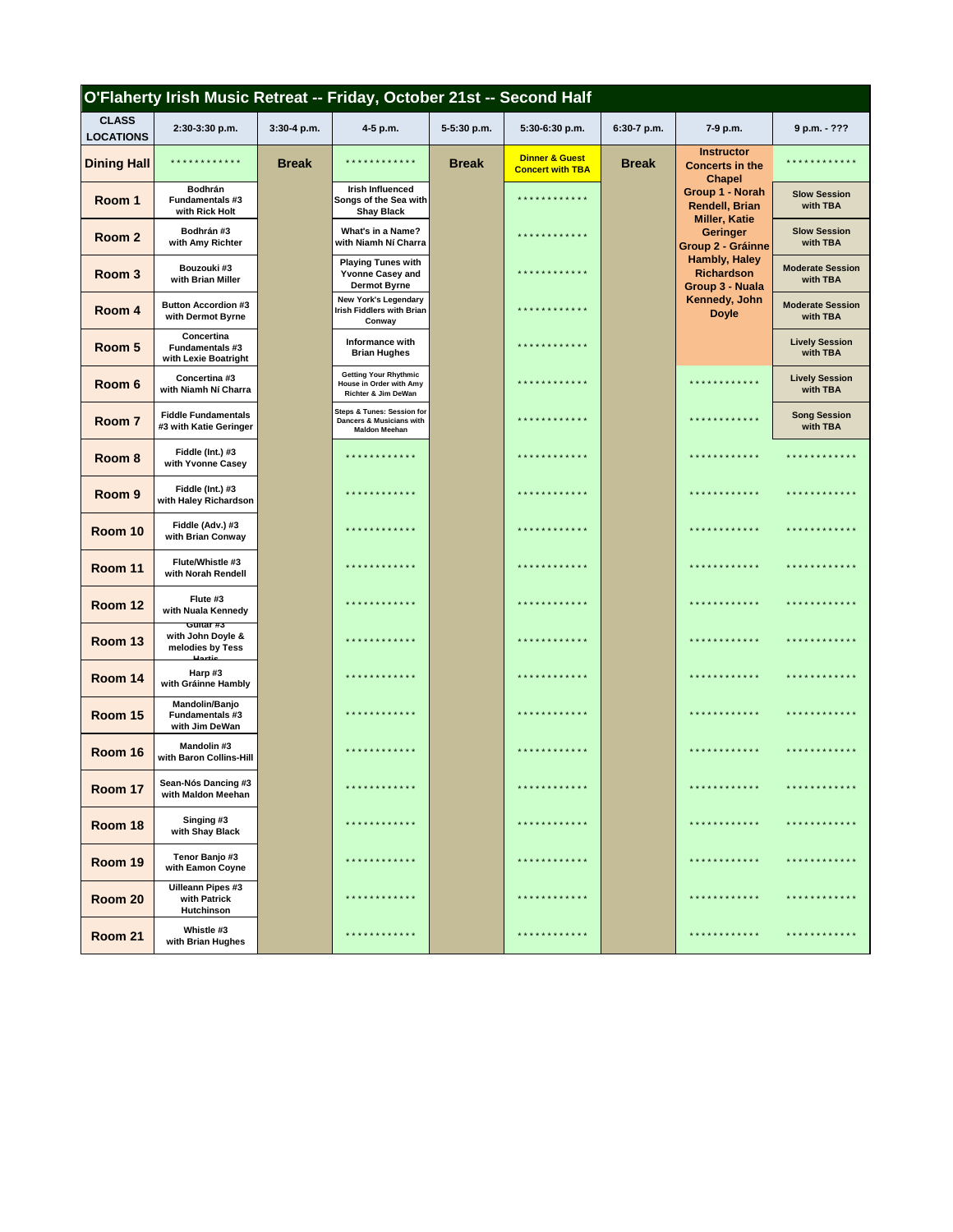|                                  |                                                         |              |                                                                               |               | O'Flaherty Irish Music Retreat -- Saturday, October 22nd -- First Half |                       |                                                     |               |                                                        |              |
|----------------------------------|---------------------------------------------------------|--------------|-------------------------------------------------------------------------------|---------------|------------------------------------------------------------------------|-----------------------|-----------------------------------------------------|---------------|--------------------------------------------------------|--------------|
| <b>CLASS</b><br><b>LOCATIONS</b> | 7:30-8:30 a.m.                                          | 8:30-9 a.m.  | 9-10 a.m.                                                                     | 10-10:30 a.m. | 10:30 a.m.-11:30<br>a.m.                                               | 11:30 a.m.-12<br>p.m. | 12-1 p.m.                                           | $1-1:30 p.m.$ | $1:30-2:30$ p.m.                                       | 2:30-3 p.m.  |
| <b>Dining Hall</b>               | <b>Breakfast &amp; Guest</b><br><b>Concert with TBA</b> | <b>Break</b> | ************                                                                  | <b>Break</b>  | ************                                                           | <b>Break</b>          | <b>Lunch &amp; Guest</b><br><b>Concert with TBA</b> | <b>Break</b>  | ************                                           | <b>Break</b> |
| Room 1                           | ************                                            |              | The North Wind with<br>Angela Botzer                                          |               | Bodhrán<br><b>Fundamentals #4</b><br>with Rick Holt                    |                       | ************                                        |               | Bodhrán<br>Fundamentals #5<br>with Rick Holt           |              |
| Room <sub>2</sub>                | * * * * * * * * * * * *                                 |              | <b>Retreat Tunes Played</b><br>Slowly with John<br>Liestman                   |               | Bodhrán #4<br>with Amy Richter                                         |                       | ************                                        |               | Bodhrán #5<br>with Amy Richter                         |              |
| Room <sub>3</sub>                | * * * * * * * * * * * *                                 |              | The Amazing Variety of<br><b>Irish Song Traditions</b><br>with David Ingerson |               | Bouzouki #4<br>with Brian Miller                                       |                       | ************                                        |               | Bouzouki #5<br>with Brian Miller                       |              |
| Room 4                           | ************                                            |              | <b>Harp Circle with</b><br><b>Therese Honey</b>                               |               | <b>Button Accordion #4</b><br>with Dermot Byrne                        |                       | ************                                        |               | <b>Button Accordion #5</b><br>with Dermot Byrne        |              |
| Room 5                           | * * * * * * * * * * * *                                 |              | <b>Playing Irish Music</b><br>on Harmonica with<br>Paul Dryer                 |               | Concertina<br>Fundamentals #4<br>with Lexie Boatright                  |                       | *************                                       |               | Concertina<br>Fundamentals #5<br>with Lexie Boatright  |              |
| Room 6                           | ************                                            |              | ************                                                                  |               | Concertina #4<br>with Niamh Ní Charra                                  |                       | * * * * * * * * * * * *                             |               | Concertina #5<br>with Niamh Ní Charra                  |              |
| Room 7                           | * * * * * * * * * * * *                                 |              | ************                                                                  |               | <b>Fiddle Fundamentals</b><br>#4 with Katie Geringer                   |                       | ************                                        |               | <b>Fiddle Fundamentals</b><br>#5 with Katie Geringer   |              |
| Room 8                           | *********                                               |              | . * * * * * * * * * * *                                                       |               | Fiddle (Int.) #4<br>with Yvonne Casey                                  |                       | ************                                        |               | Fiddle (Int.) #5<br>with Yvonne Casey                  |              |
| Room 9                           | * * * * * * * * * * * *                                 |              | ************                                                                  |               | Fiddle (Int.) #4<br>with Haley Richardson                              |                       | ************                                        |               | Fiddle (Int.) #5<br>with Haley Richardson              |              |
| Room 10                          | * * * * * * * * * * * *                                 |              | ************                                                                  |               | Fiddle (Adv.) #4<br>with Brian Conway                                  |                       | ************                                        |               | Fiddle (Adv.) #5<br>with Brian Conway                  |              |
| Room 11                          | ********                                                |              | ************                                                                  |               | Flute/Whistle #4<br>with Norah Rendell                                 |                       | ************                                        |               | Flute/Whistle #5<br>with Norah Rendell                 |              |
| Room 12                          | * * * * * * * * * * * *                                 |              | ************                                                                  |               | Flute #4<br>with Nuala Kennedy<br>Gunar#4                              |                       | ************                                        |               | Flute #5<br>with Nuala Kennedy<br>Guitar #5            |              |
| Room 13                          | * * * * * * * * * * * *                                 |              | ************                                                                  |               | with John Doyle &<br>melodies by Tess<br>Horti                         |                       | * * * * * * * * * * * *                             |               | with John Doyle &<br>melodies by Tess<br>Horti.        |              |
| Room 14                          | ************                                            |              | ************                                                                  |               | Harp #4<br>with Gráinne Hambly                                         |                       | ************                                        |               | Harp #5<br>with Gráinne Hambly                         |              |
| Room 15                          | .                                                       |              | ************                                                                  |               | <b>Mandolin/Banjo</b><br>Fundamentals #4<br>with Jim DeWan             |                       | ************                                        |               | Mandolin/Banjo<br>Fundamentals #5<br>with Jim DeWan    |              |
| Room 16                          | ************                                            |              | ************                                                                  |               | Mandolin #4<br>with Baron Collins-Hill                                 |                       | ************                                        |               | Mandolin #5<br>with Baron Collins-Hill                 |              |
| Room 17                          | ************                                            |              | ************                                                                  |               | Sean-Nós Dancing #4<br>with Maldon Meehan                              |                       | ************                                        |               | Sean-Nós Dancing #5<br>with Maldon Meehan              |              |
| Room 18                          | . * * * * * * * * * * *                                 |              | * * * * * * * * * * *                                                         |               | Singing #4<br>with Shay Black                                          |                       | ***********                                         |               | Singing #5<br>with Shay Black                          |              |
| Room 19                          | ************                                            |              | *************                                                                 |               | Tenor Banjo #4<br>with Eamon Coyne                                     |                       | ************                                        |               | Tenor Banjo #5<br>with Eamon Coyne                     |              |
| Room 20                          | * * * * * * * * * * * *                                 |              | ************                                                                  |               | <b>Uilleann Pipes #4</b><br>with Patrick<br>Hutchinson                 |                       | ************                                        |               | <b>Uilleann Pipes #5</b><br>with Patrick<br>Hutchinson |              |
| Room 21                          | * * * * * * * * * * * *                                 |              | ************                                                                  |               | Whistle #4<br>with Brian Hughes                                        |                       | ************                                        |               | Whistle #5<br>with Brian Hughes                        |              |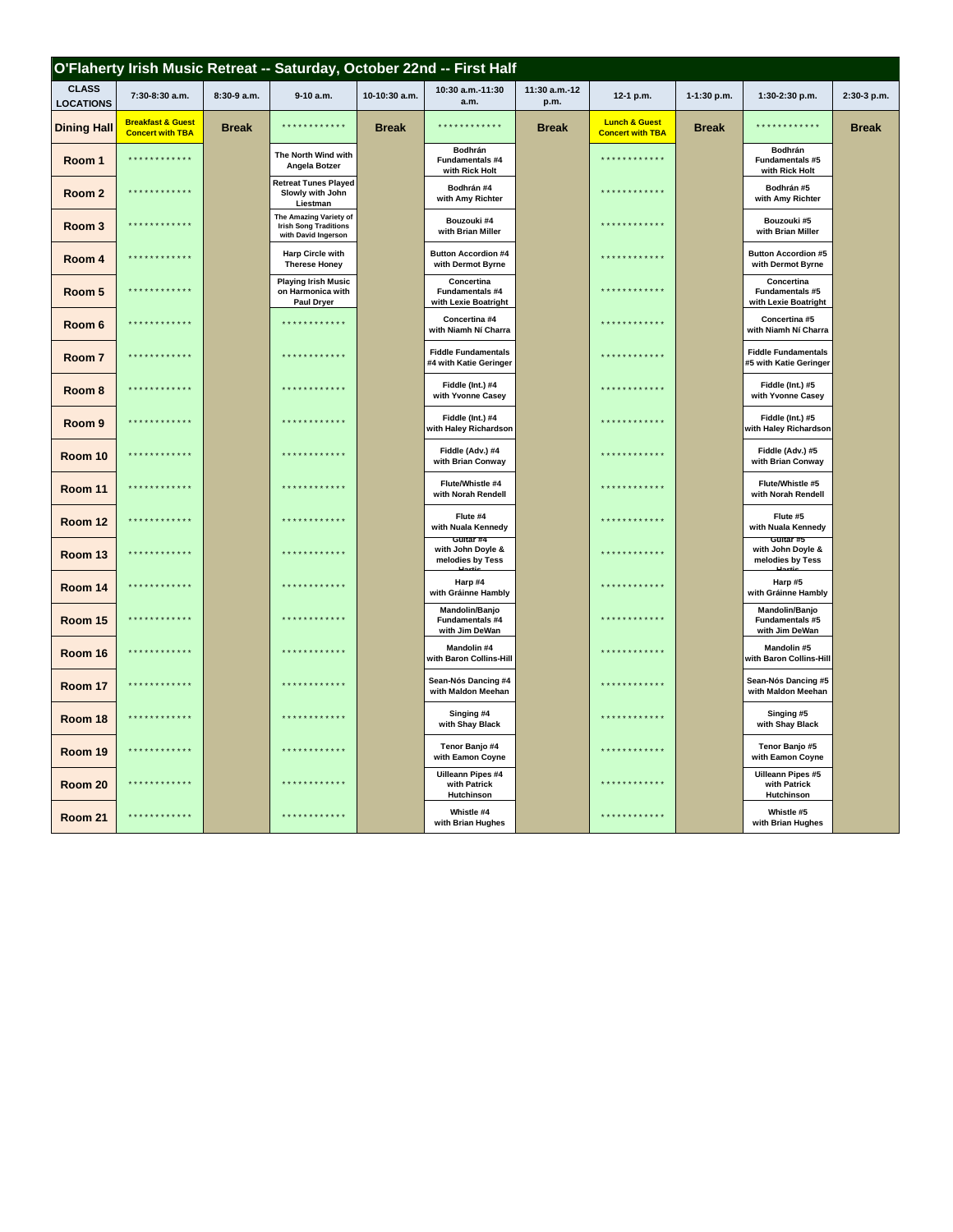|                                  | O'Flaherty Irish Music Retreat -- Saturday, October 22nd -- Second Half |              |                                                                                           |              |                                                      |              |                                                              |                                     |
|----------------------------------|-------------------------------------------------------------------------|--------------|-------------------------------------------------------------------------------------------|--------------|------------------------------------------------------|--------------|--------------------------------------------------------------|-------------------------------------|
| <b>CLASS</b><br><b>LOCATIONS</b> | 2:30-3:30 p.m.                                                          | 3:30-4 p.m.  | 4-5 p.m.                                                                                  | 5-5:30 p.m.  | 5:30-6:30 p.m.                                       | 6:30-7 p.m.  | 7-9 p.m.                                                     | 9 p.m. - ???                        |
| <b>Dining Hall</b>               | * * * * * * * * *                                                       | <b>Break</b> | * * * * * * * * *                                                                         | <b>Break</b> | <b>Dinner &amp; Guest</b><br><b>Concert with TBA</b> | <b>Break</b> | <b>Instructor</b><br><b>Concerts in the</b><br><b>Chapel</b> |                                     |
| Room 1                           | <b>Bodhrán</b><br><b>Fundamentals #6</b><br>with Rick Holt              |              | <b>Music Theory for</b><br><b>Traditional Musicians</b><br>with Baron Collins-Hill        |              | * * * * * * * * * * *                                |              | Group 1 - Amy<br><b>Richter, Jim</b><br>DeWan, Tess          | <b>Slow Session</b><br>with TBA     |
| Room 2                           | Bodhrán #6<br>with Amy Richter                                          |              | <b>Exploring Irish-Canadian</b><br><b>Musical Traditions with</b><br><b>Norah Rendell</b> |              | ***********                                          |              | <b>Hartis</b><br>Group 2 - Shay                              | <b>Slow Session</b><br>with TBA     |
| Room 3                           | Bouzouki #6<br>with Brian Miller                                        |              | The Story of the Irish<br><b>Harp with Gráinne</b><br>Hambly                              |              | * * * * * * * * * * *                                |              | <b>Black</b><br>Group 3 - Brian<br>Conway, John              | <b>Moderate Session</b><br>with TBA |
| Room 4                           | <b>Button Accordion #6</b><br>with Dermot Byrne                         |              | Informance with<br><b>Patrick Hutchinson</b>                                              |              | * * * * * * * * * *                                  |              | <b>Whelan, Maldon</b><br><b>Meehan</b><br>Group 4 - Yvonne   | <b>Moderate Session</b><br>with TBA |
| Room 5                           | Concertina<br><b>Fundamentals #6</b><br>with Lexie Boatright            |              | American Influences in the<br>Accompaniment of Irish<br><b>Music with Kevin Corbett</b>   |              | * * * * * * * * * * *                                |              | Casey, Eamonn<br><b>Coyne, Dermot</b><br><b>Byrne</b>        | <b>Lovely Session</b><br>with TBA   |
| Room 6                           | Concertina #6<br>with Niamh Ní Charra                                   |              | <b>How to Practice</b><br><b>Effectively</b><br>with Lexi Boatright                       |              | * * * * * * * * * *                                  |              |                                                              | <b>Lively Session</b><br>with TBA   |
| Room 7                           | <b>Fiddle Fundamentals</b><br>#6 with Katie Geringer                    |              | Informance with<br><b>Haley Richardson</b>                                                |              | * * * * * * * * *                                    |              | * * * * * * * * *                                            | <b>Song Session</b><br>with TBA     |
| Room 8                           | Fiddle (Int.) #6<br>with Yvonne Casey                                   |              | * * * * * * * * * * * *                                                                   |              | * * * * * * * * *                                    |              |                                                              |                                     |
| Room 9                           | Fiddle (Int.) #6<br>with Haley Richardson                               |              | * * * * * * * * * * * *                                                                   |              | *********                                            |              | **********                                                   |                                     |
| Room 10                          | Fiddle (Adv.) #6<br>with Brian Conway                                   |              | .                                                                                         |              | **********                                           |              | **********                                                   | * * * * * * * * *                   |
| Room 11                          | Flute/Whistle #6<br>with Norah Rendell                                  |              | * * * * * * * * * * * *                                                                   |              | * * * * * * * * *                                    |              | * * * * * * * * *                                            | * * * * * * * * *                   |
| Room 12                          | Flute #6<br>with Nuala Kennedy<br>Guitar #6                             |              | * * * * * * * * * * * *                                                                   |              | **********                                           |              | * * * * * * * * * * * *                                      | * * * * * * * *                     |
| Room 13                          | with John Doyle &<br>melodies by Tess<br>Hortis                         |              | * * * * * * * * * * * *                                                                   |              | ***********                                          |              | * * * * * * * * * * * *                                      | * * * * * * * * * *                 |
| Room 14                          | Harp#6<br>with Gráinne Hambly                                           |              | * * * * * * * * * * * *                                                                   |              | ***********                                          |              | * * * * * * * * * * * *                                      | * * * * * * * * * *                 |
| Room 15                          | Mandolin/Banjo<br>Fundamentals #6<br>with Jim DeWan                     |              | * * * * * * * * * * * *                                                                   |              | * * * * * * * * * *                                  |              | * * * * * * * * * * * *                                      | .                                   |
| Room 16                          | Mandolin #6<br>with Baron Collins-Hill                                  |              | * * * * * * * * * * * *                                                                   |              |                                                      |              | * * * * * * * * *                                            | * * * * * * * * * *                 |
| Room 17                          | Sean-Nós Dancing #6<br>with Maldon Meehan                               |              | * * * * * * * * * * * *                                                                   |              | * * * * * * * * * * * *                              |              | * * * * * * * * * * * *                                      | * * * * * * * * * * * *             |
| Room 18                          | Singing #6<br>with Shay Black                                           |              | * * * * * * * * * * * *                                                                   |              | ***********                                          |              | ************                                                 | * * * * * * * * * * * *             |
| Room 19                          | Tenor Banjo #6<br>with Eamon Coyne                                      |              | * * * * * * * * * * * *                                                                   |              | * * * * * * * * * * *                                |              | .                                                            | * * * * * * * * * * * *             |
| Room 20                          | <b>Uilleann Pipes #6</b><br>with Patrick<br><b>Hutchinson</b>           |              | * * * * * * * * * * * *                                                                   |              | * * * * * * * * * * *                                |              | * * * * * * * * * * * *                                      | * * * * * * * * * * *               |
| Room 21                          | Whistle #6<br>with Brian Hughes                                         |              | * * * * * * * * *                                                                         |              | * * * * * * * * *                                    |              |                                                              |                                     |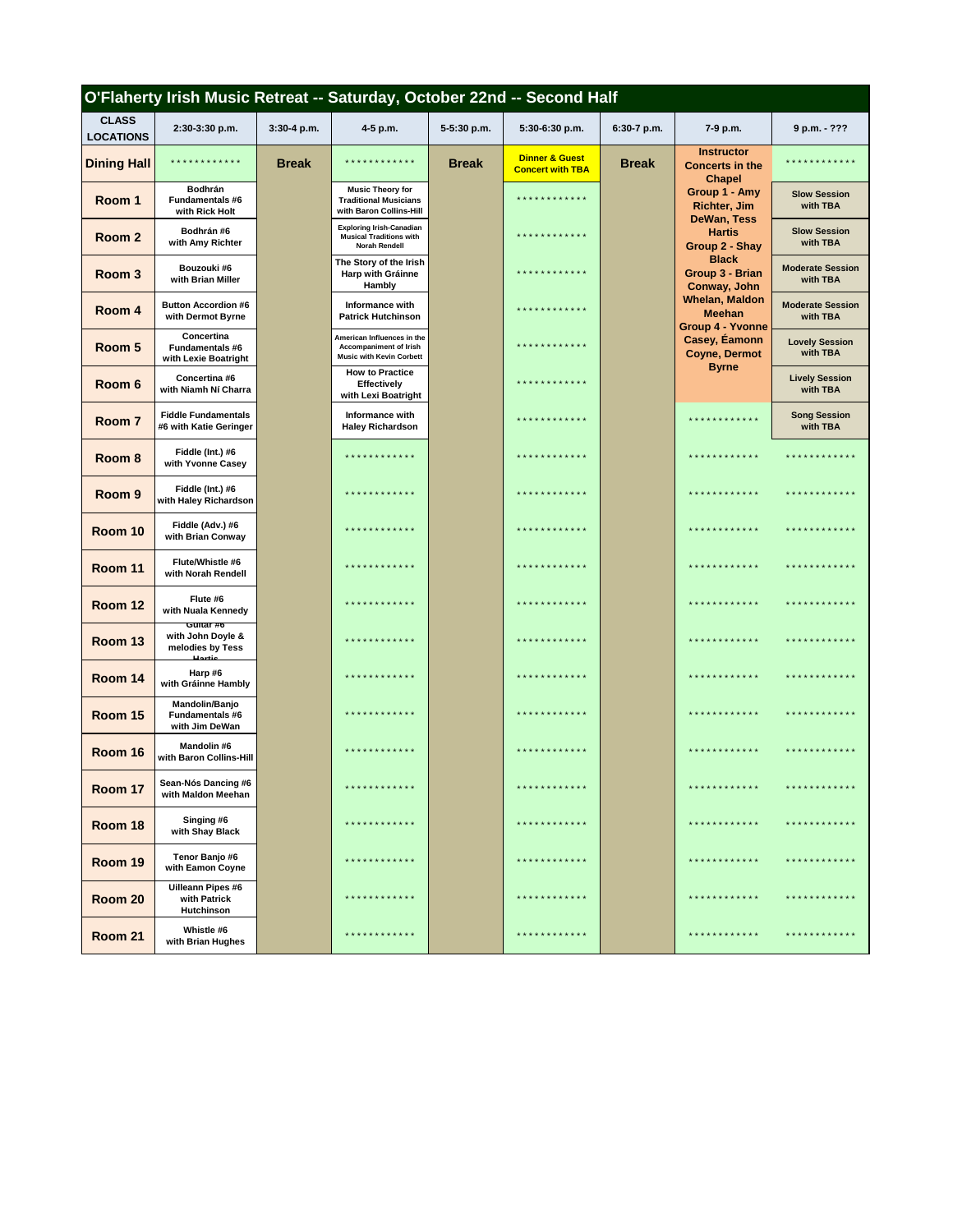|                                  |                                                         |              | O'Flaherty Irish Music Retreat -- Sunday, October 23rd -- First Half |               |                                                        |                       |                                                     |              |                                                              |              |
|----------------------------------|---------------------------------------------------------|--------------|----------------------------------------------------------------------|---------------|--------------------------------------------------------|-----------------------|-----------------------------------------------------|--------------|--------------------------------------------------------------|--------------|
| <b>CLASS</b><br><b>LOCATIONS</b> | 7:30-8:30 a.m.                                          | 8:30-9 a.m.  | 9-10 a.m.                                                            | 10-10:30 a.m. | 10:30 a.m. 11:30<br>a.m.                               | 11:30 a.m.-12<br>p.m. | 12-1 p.m.                                           | 1-1:30 p.m.  | 1:30-2:30 p.m.                                               | 2:30-3 p.m.  |
| <b>Dining Hall</b>               | <b>Breakfast &amp; Guest</b><br><b>Concert with TBA</b> | <b>Break</b> | ************                                                         | <b>Break</b>  | ************                                           | <b>Break</b>          | <b>Lunch &amp; Guest</b><br><b>Concert with TBA</b> | <b>Break</b> | .                                                            | <b>Break</b> |
| Room 1                           | <b>Worship Service</b>                                  |              | Vocal Health for<br>Singers with Janis<br>Deane                      |               | Bodhrán<br>Fundamentals #7<br>with Rick Holt           |                       | .                                                   |              | <b>Bodhrán Fundamentals</b><br>#8<br>with Rick Holt          |              |
| Room 2                           | .                                                       |              | Introduction to Sean-<br>Nós Singing with<br>David Ingerson          |               | Bodhrán #7<br>with Amy Richter                         |                       | ************                                        |              | Bodhrán #8<br>with Amy Richter                               |              |
| Room <sub>3</sub>                | * * * * * * * * * * * *                                 |              | <b>ABC Tune Notation</b><br>and Tools with John<br>Liestman          |               | Bouzouki #7<br>with Brian Miller                       |                       | ************                                        |              | Bouzouki #8<br>with Brian Miller                             |              |
| Room 4                           | * * * * * * * * * * * *                                 |              | <b>Retreat Tunes Played</b><br><b>Slowly with Kenny</b><br>Tweedy    |               | <b>Button Accordion #7</b><br>with Dermot Byrne        |                       |                                                     |              | <b>Button Accordion #8</b><br>with Dermot Byrne              |              |
| Room 5                           | .                                                       |              | How to Run a<br>(Friendly) Session<br>with lan Varley                |               | Concertina<br>Fundamentals #7<br>with Lexie Boatright  |                       | *************                                       |              | Concertina<br><b>Fundamentals #8</b><br>with Lexie Boatright |              |
| Room 6                           | * * * * * * * * * * * *                                 |              | <b>Bodhrán Friendly</b><br><b>Session with Rick</b><br>Holt          |               | Concertina #7<br>with Niamh Ní Charra                  |                       | ************                                        |              | Concertina #8<br>with Niamh Ní Charra                        |              |
| Room 7                           | .                                                       |              | ************                                                         |               | <b>Fiddle Fundamentals</b><br>#7 with Katie Geringer   |                       | .                                                   |              | <b>Fiddle Fundamentals</b><br>#8 with Katie Geringer         |              |
| Room 8                           | * * * * * * * * * * * *                                 |              | ************                                                         |               | Fiddle (Int.) #7<br>with Yvonne Casey                  |                       |                                                     |              | Fiddle (Int.) #8<br>with Yvonne Casey                        |              |
| Room 9                           | * * * * * * * * * * * *                                 |              | ************                                                         |               | Fiddle (Int.) #7<br>with Haley Richardson              |                       | ************                                        |              | Fiddle (Int.) #8<br>with Haley Richardson                    |              |
| Room 10                          | * * * * * * * * * * * *                                 |              | ************                                                         |               | Fiddle (Adv.) #7<br>with Brian Conway                  |                       | ************                                        |              | Fiddle (Adv.) #8<br>with Brian Conway                        |              |
| Room 11                          | *********                                               |              |                                                                      |               | Flute/Whistle #7<br>with Norah Rendell                 |                       | .                                                   |              | Flute/Whistle #8<br>with Norah Rendell                       |              |
| Room 12                          | * * * * * * * * * * * *                                 |              | .                                                                    |               | Flute #7<br>with Nuala Kennedy<br>$G$ litar #7         |                       | ************                                        |              | Flute #8<br>with Nuala Kennedy<br>GUITAR #8                  |              |
| Room 13                          | ************                                            |              |                                                                      |               | with John Doyle &<br>melodies by Tess                  |                       |                                                     |              | with John Doyle &<br>melodies by Tess                        |              |
| Room 14                          | * * * * * * * * * * * *                                 |              | ************                                                         |               | Harp #7<br>with Gráinne Hambly                         |                       | ************                                        |              | Harp #8<br>with Gráinne Hambly                               |              |
| Room 15                          | .                                                       |              |                                                                      |               | Mandolin/Banjo<br>Fundamentals #7<br>with Jim DeWan    |                       | ************                                        |              | Mandolin/Banjo<br>Fundamentals #8<br>with Jim DeWan          |              |
| Room 16                          | .                                                       |              | *************                                                        |               | Mandolin #7<br>with Baron Collins-Hill                 |                       | *************                                       |              | Mandolin #8<br>with Baron Collins-Hill                       |              |
| Room 17                          | * * * * * * * * * * * *                                 |              | ************                                                         |               | Sean-Nós Dancing #7<br>with Maldon Meehan              |                       | ************                                        |              | Sean-Nós Dancing #8<br>with Maldon Meehan                    |              |
| Room 18                          | .                                                       |              | . <b>.</b> .                                                         |               | Singing #7<br>with Shay Black                          |                       | .                                                   |              | Singing #8<br>with Shay Black                                |              |
| Room 19                          | .                                                       |              |                                                                      |               | Tenor Banjo #7<br>with Eamon Coyne                     |                       |                                                     |              | Tenor Banjo #8<br>with Eamon Coyne                           |              |
| Room 20                          | * * * * * * * * * * * *                                 |              | ************                                                         |               | <b>Uilleann Pipes #7</b><br>with Patrick<br>Hutchinson |                       | ************                                        |              | <b>Uilleann Pipes #8</b><br>with Patrick<br>Hutchinson       |              |
| Room 21                          | ************                                            |              | ************                                                         |               | Whistle #7<br>with Brian Hughes                        |                       | ************                                        |              | Whistle #8<br>with Brian Hughes                              |              |